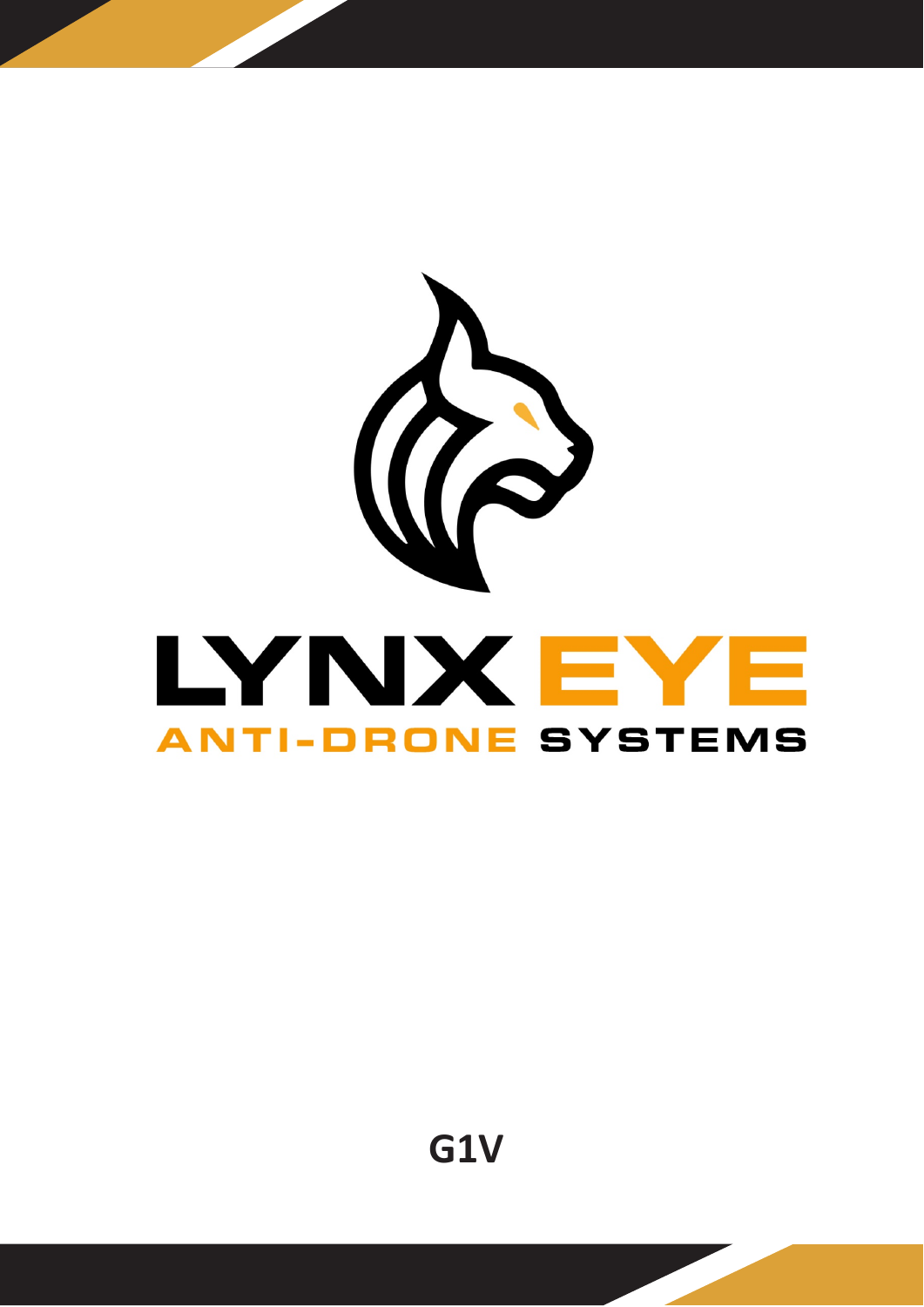**Lynx Eye G1V**: Innovative system with development and patented technology, 100% autonomous and totally portable, of immediate action, manageable by a single individual and able to obtain the total control of the unmannedaircraft.

**Lynx Eye G1V** is an active defense system, an effective countermeasure against the widest range of drone models currently available, whether they are radio controlled by an operator or by autonomous guidance via GPS. It allows to avoid the intrusion of threat drones in protected areas by diverting them to capture zones considered as safe.



The device has a double advanced functionality that allows:

1. Reject the threat by acting immediately on the drone, expelling it from the protected area and making it return to the point of origin.

2. Repel the threat by acting immediately on the drone, making it descend to proceed with its capture.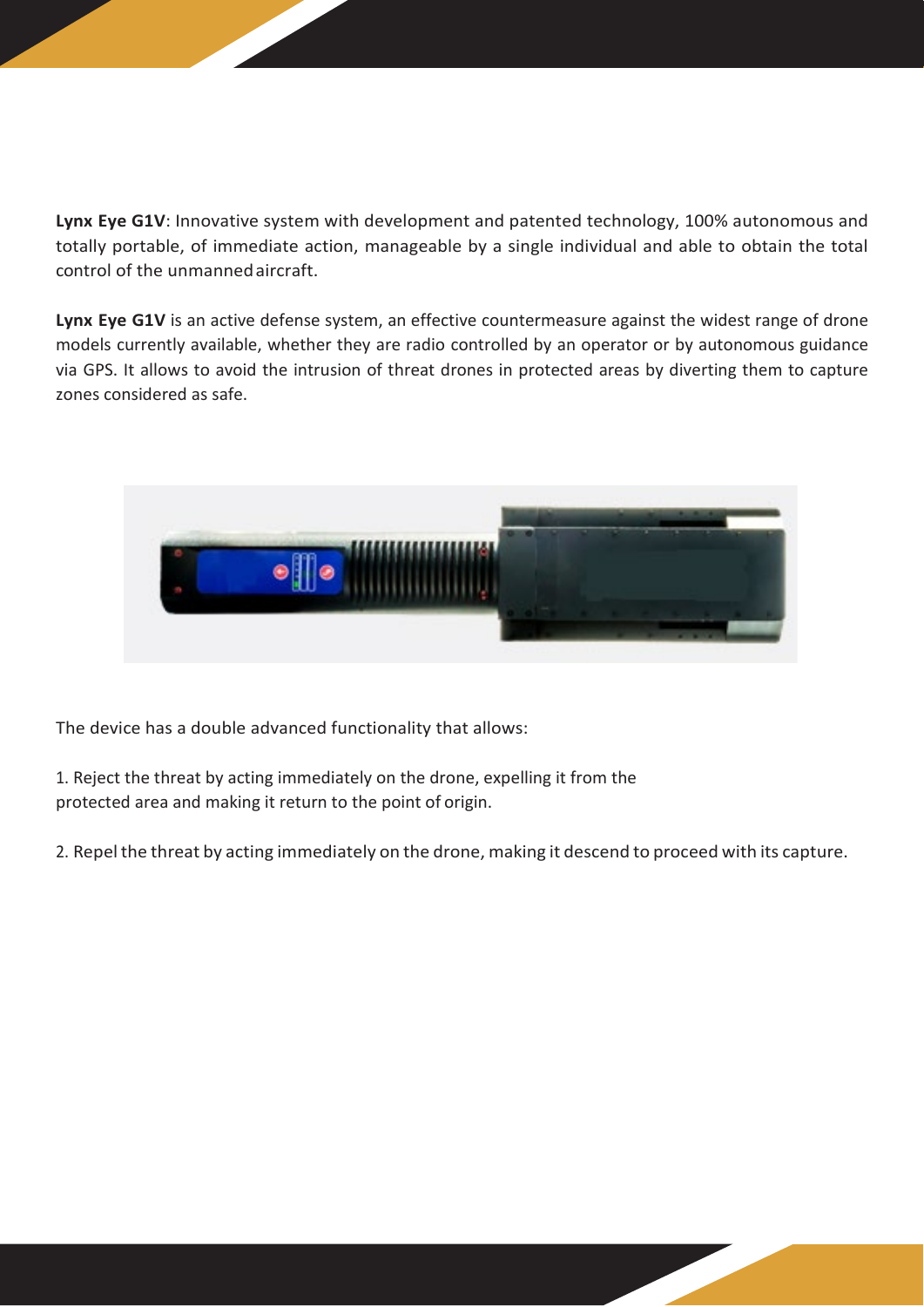## **1. Function**

Advanced ultra-fast response device to repel sudden attacks of UAVs now, regardless of whether the user is moving or static at a specific site.

## **2. Features**

The device has a great effectiveness and range of action being, in real situation of threat or combat, its real distance of operation of up to 2.1 km. (in optimal orographic conditions this range of scope could even be exceeded).

## Electromagnetic Radiation Safety

The transmitting power of the equipment is only a few watts, like a walkie-talkie. Important issue that engineers have considered to ensure 100% high security for your daily use. This clearly differentiates us from other existing equipment in the market that works in a damaging way with tens of watts.

Each of our equipment is tested and verified by our Engineering and Systems Departments to ensure high quality and reliable operation in the most hostile environments.

Portability and lightness are outstanding qualities that allow this device to be transported easily and quickly to the location necessary for the immediate elimination of the threat.

## 3. **Specifications**:

- > Operating Frequency: 2400 ~ 2483MHz / 5725 ~ 5850MHz / 1559 ~ 1616MHz / 832-932MHz
- > Effective Interference Range: ≥3 7 times the distance between Tx and Rx of the UAV
- > Dimension (mm): 746 mm × 228 mm × 79 mm
- > Weight: aprox. 4 kg
- > Battery Weight: 500g